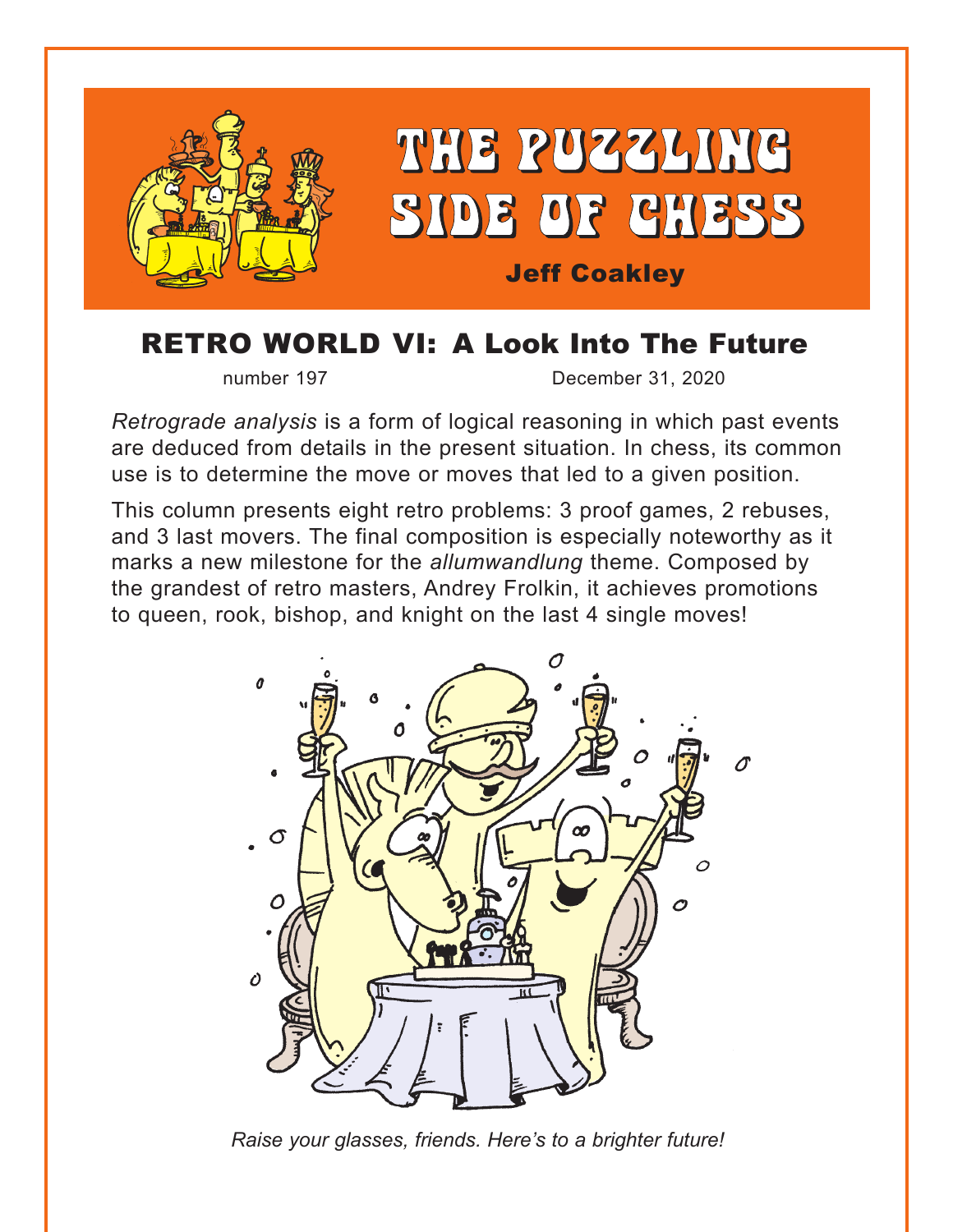<span id="page-1-0"></span>The first problem is a relatively easy proof game. Only nine moves deep: 5 white, 4 black. As noted in previous columns, PGs greater than four moves are labelled "longer" on the *Puzzling Side*. If you like "4.0 shorties", there are currently 89 of them in the archives.

> <u>way was come of</u> <u>: Ewayson, 1</u> 7 **betwithit** 6 | *William William William William William William William William William William William William William William William William William William William William William William William William William William William W* **b** William William William Company and the Company of the Company of the Company of the Company of the Company of the Company of the Company of the Company of the Company of the Company of the Company of the Company of th 4 William William William William  $\frac{1}{\sqrt{2}}$ 2 | 允 徐 | */ / / / 允 允* 允  $\cdot$   $E$   $E$   $E$   $E$ a b c d e f g h

**[Longer Proof Game 81](#page-6-0)** (4.5 moves)

This position was reached after White's fifth turn. What were the moves?



The next game goes two moves further. With each step into the future, the course of past events is much easier to conceal and much harder to reveal. Can you see across time?



**[Longer Proof Game 82](#page-7-0)** (5.5 moves)

This position was reached after White's sixth turn. What were the moves?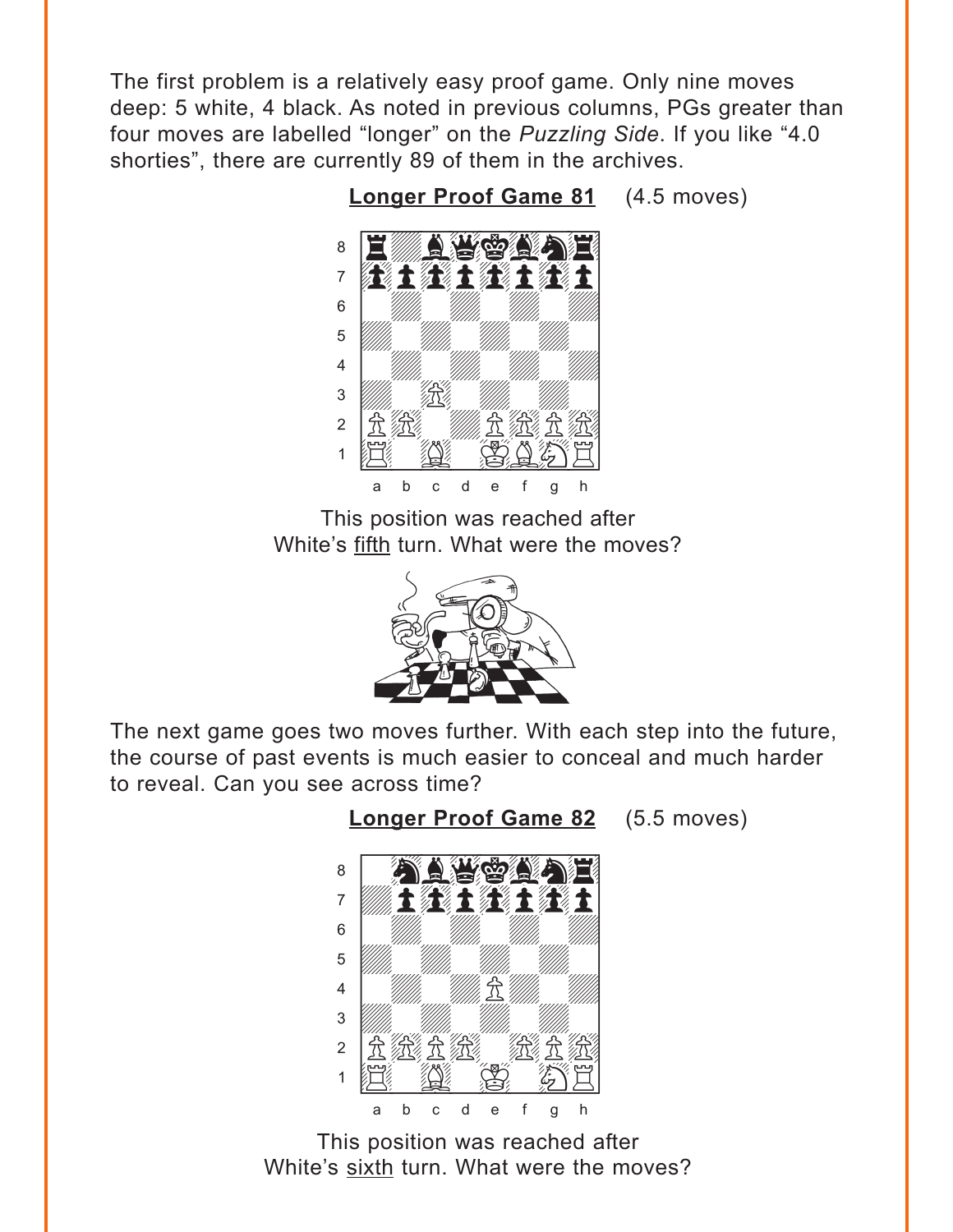<span id="page-2-0"></span>The following problem is the sort of *massacre* proof game that is practically impossible for most humans to solve. Perhaps its charming homebase setting will entice you to try.



**[Longer Proof Game 83](#page-7-0)** (9.5 moves) w\_\_\_\_\_\_\_\_w

This position was reached after White's tenth turn. What were the moves?

Hopefully the previous puzzles proved sufficiently entertaining. The next items on our agenda are *retro rebuses*. These "chessboard sudokus" are a great form of idle amusement. But please solve responsibly. They can be addictive. For information on rebus rehab programs, contact the *Rebusland Hotline*.

What do you see when you look into the future?



Each letter represents a different type of piece. Uppercase is one colour, lowercase is the other. Determine the position and, if possible, the last move.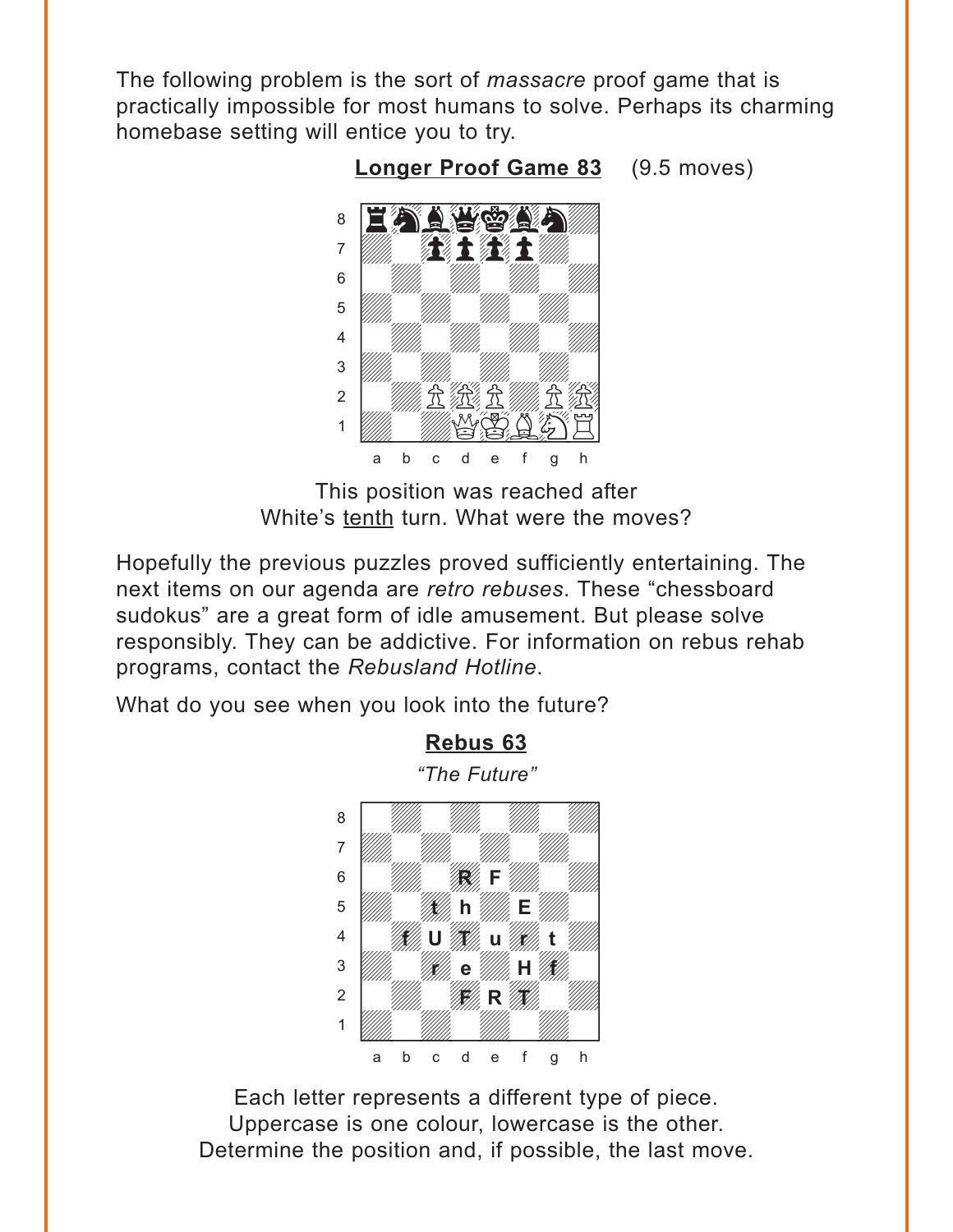<span id="page-3-0"></span>The next rebus may throw you for a loop, figuratively and literally. Put on your game face and thinking cap. It's game time!

> **[Rebus 64](#page-9-0)** *"game time"* w\_\_\_\_\_\_\_\_w



capital i, not a small L.

Each letter represents a different type of piece. Uppercase is one colour, lowercase is the other. Determine the position and the last three moves.



*A Look Into The Future*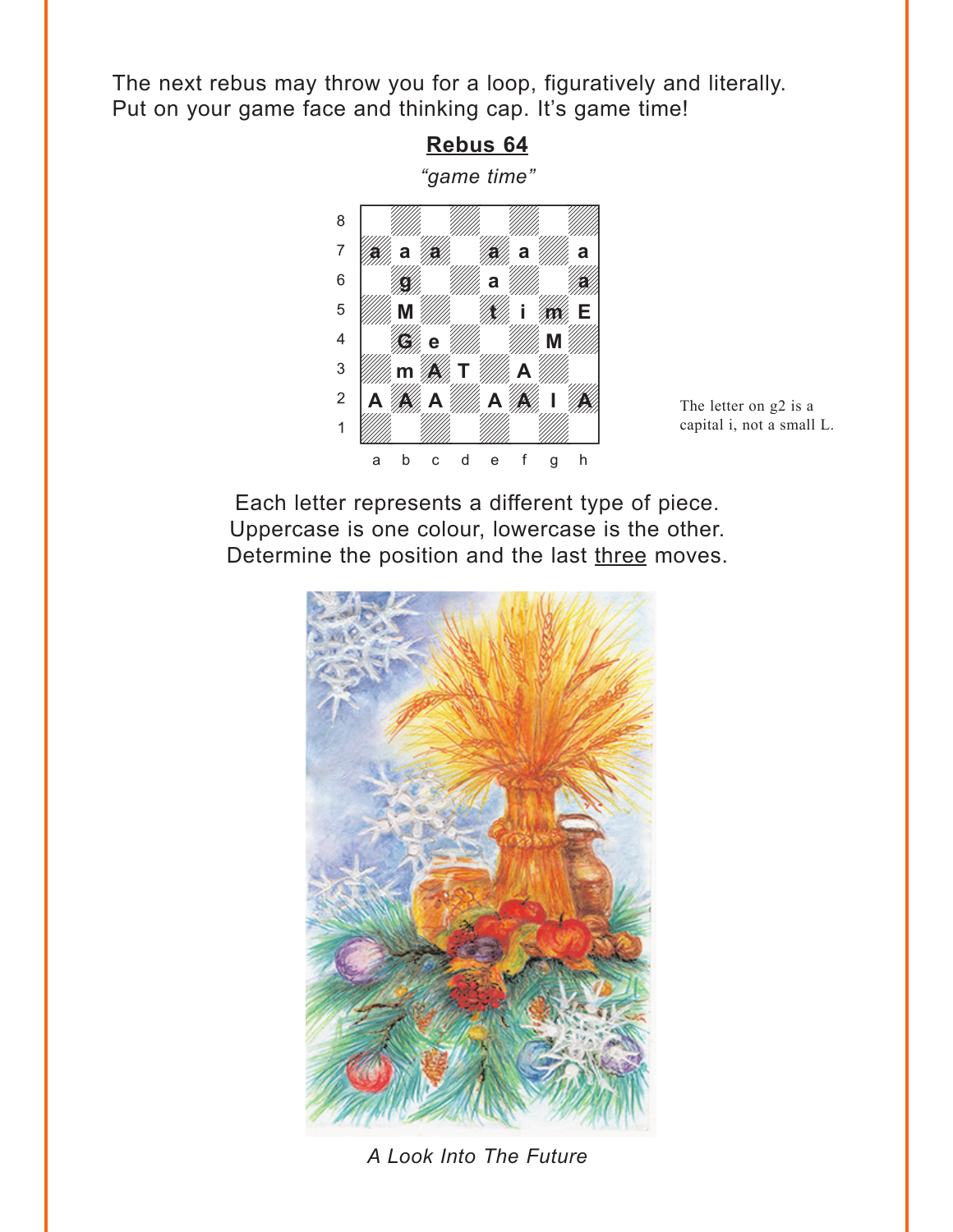<span id="page-4-0"></span>Thanks to Nina Omelchuk for the wonderful painting on the previous page. A sheaf of rye is an ancient Ukrainian symbol for the hope of a bountiful new year. The promise of a healthy 2021 will be just that.

Nina's art has appeared many times on the *Puzzling Side of Chess* as well as in several articles on rebuses in the *ChessProblems.ca Bulletin*. For those who may not know, she is Andrey Frolkin's loving wife and muse.



**[Retro 51](#page-12-0)**

What were the last 3 moves?

As usual in retro problems, determine the last moves precisely. A complete move description includes the square a piece came from, whether a capture was made, and if so, what type of piece was taken. Moves are counted separately for White and Black. "Last 8 moves" means four turns by each side.



*Pondering the eternal moment between past and future.*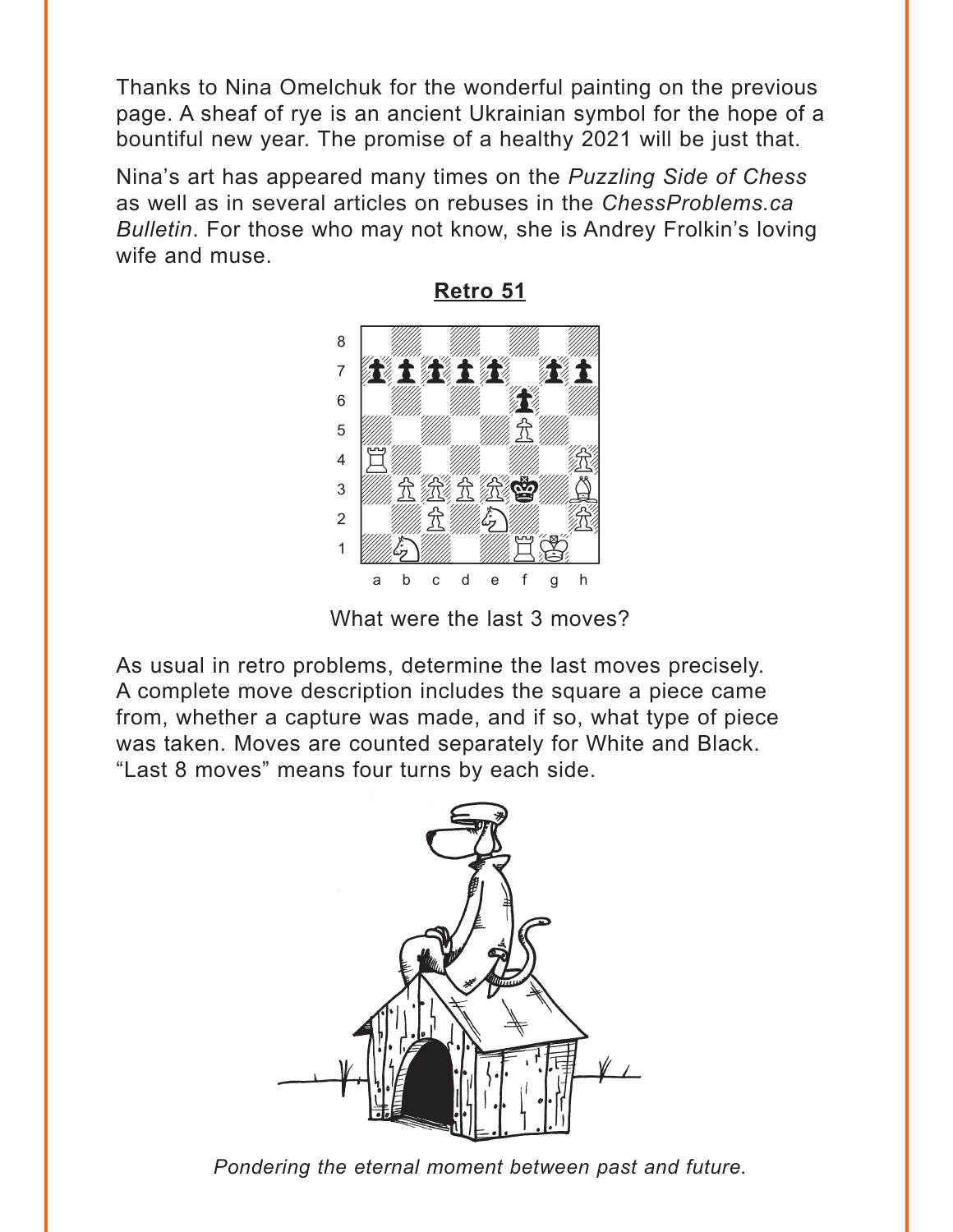<span id="page-5-0"></span>As a prelude to our grand finale, here is a retro classic from 40 years ago by the renowned team of Andrei Kornilov and Andrey Frolkin. To the best of my knowledge, it is the only composition in which all moves are exactly determined and *allumwandlung* is accomplished on the last four retractions by White. For those not in the know, allumwandlung (German for "all-change") is the promotion of queen, rook, bishop, and knight in a single problem. Fun stuff.



**[Retro 52](#page-13-0)**

What were the last 8 moves?

And now, ladies and gentlemen, the problem you've all been waiting for. Or perhaps you just jumped ahead. It's a masterpiece from the present, destined to be a classic of the past for future generations of retro enthusiasts. Allumwandlung in four consecutive single moves. Four cheers for Andrey Frolkin!!!!

**[Retro 53](#page-14-0)**



What were the last 8 moves?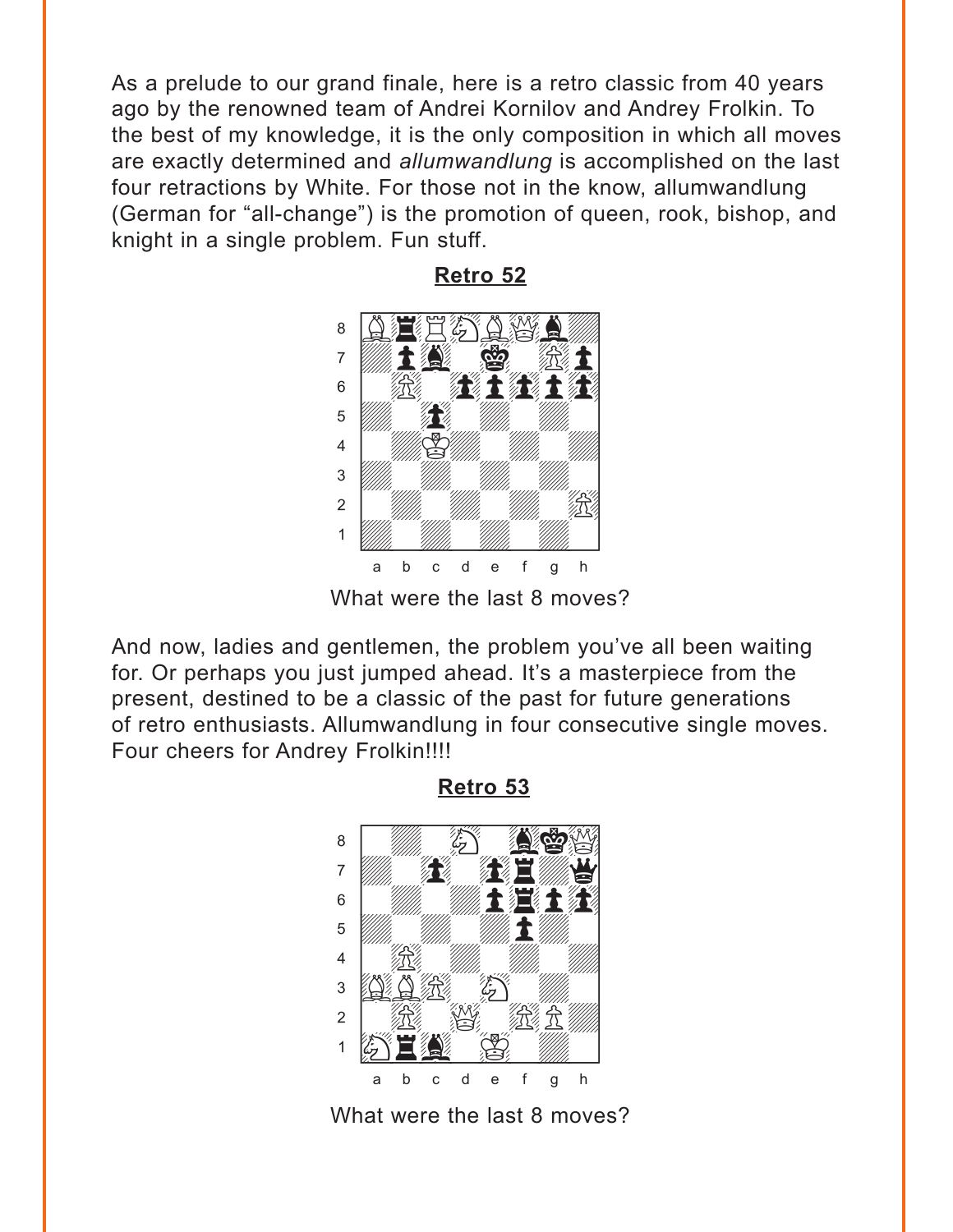# <span id="page-6-0"></span>**SOLUTIONS**

Solutions for last move problems are written in long algebraic notation, giving departure and destination squares, as well as the type of piece taken if a capture is made. For more information about retrograde analysis, see *Chess Mysteries in a Retro World* (column 30).

**PDF hyperlinks.** You can advance to the solution of any puzzle by clicking on the underlined title above the diagram. To return to the puzzle, click on the title above the solution diagram.

*Archives***.** Past columns are available in the *Puzzling Side* archives.



**[Longer Proof Game 81](#page-1-0)** (4.5 moves)

J. Coakley 2020

1.c4 Na6 2.c5 Nxc5 3.Qa4 Nxa4 4.Nc3 Nxc3 5.dxc3 Black knight ramble tamble.



*No stone unturned.*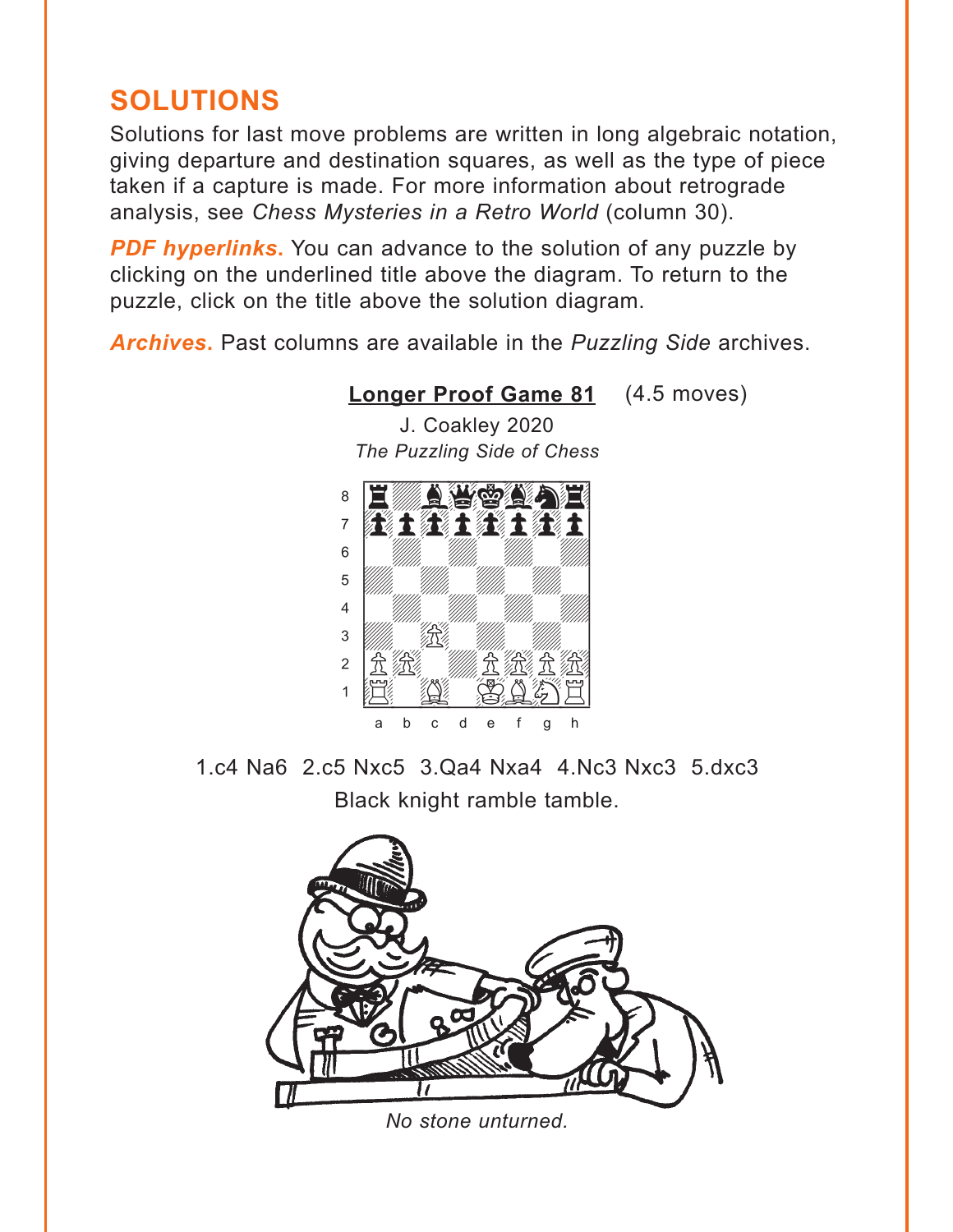#### <span id="page-7-0"></span>**[Longer Proof Game 82](#page-1-0)** (5.5 moves)

J. Coakley 2020 *The Puzzling Side of Chess*



1.e4 a6 2.Bxa6 Rxa6 3.Na3 Rxa3 4.Kf1 Re3 5.Qe1 Rxe1+ 6.Kxe1 A switchback capture by the white king, aka the *Orbán effect*.

**82b:** For a full homebase version, delete the pawn on e4. Substitute 1.e3 and 4...Rxe3.

**[Longer Proof Game 83](#page-2-0)** (9.5 moves)

J. Coakley 2020 *The Puzzling Side of Chess*



1.f4 a5 2.f5 a4 3.f6 a3 4.fxg7 axb2 5.gxh8=Q bxa1=Q 6.Qxh7 Qxa2 7.Qe4 Qxb1 8.Qxb7 Qxc1 9.Qb1 Qxd1+ 10.Qxd1

> Homebase position. Two promotions to queen. Two QxQ captures on d1. White Pronkin queen.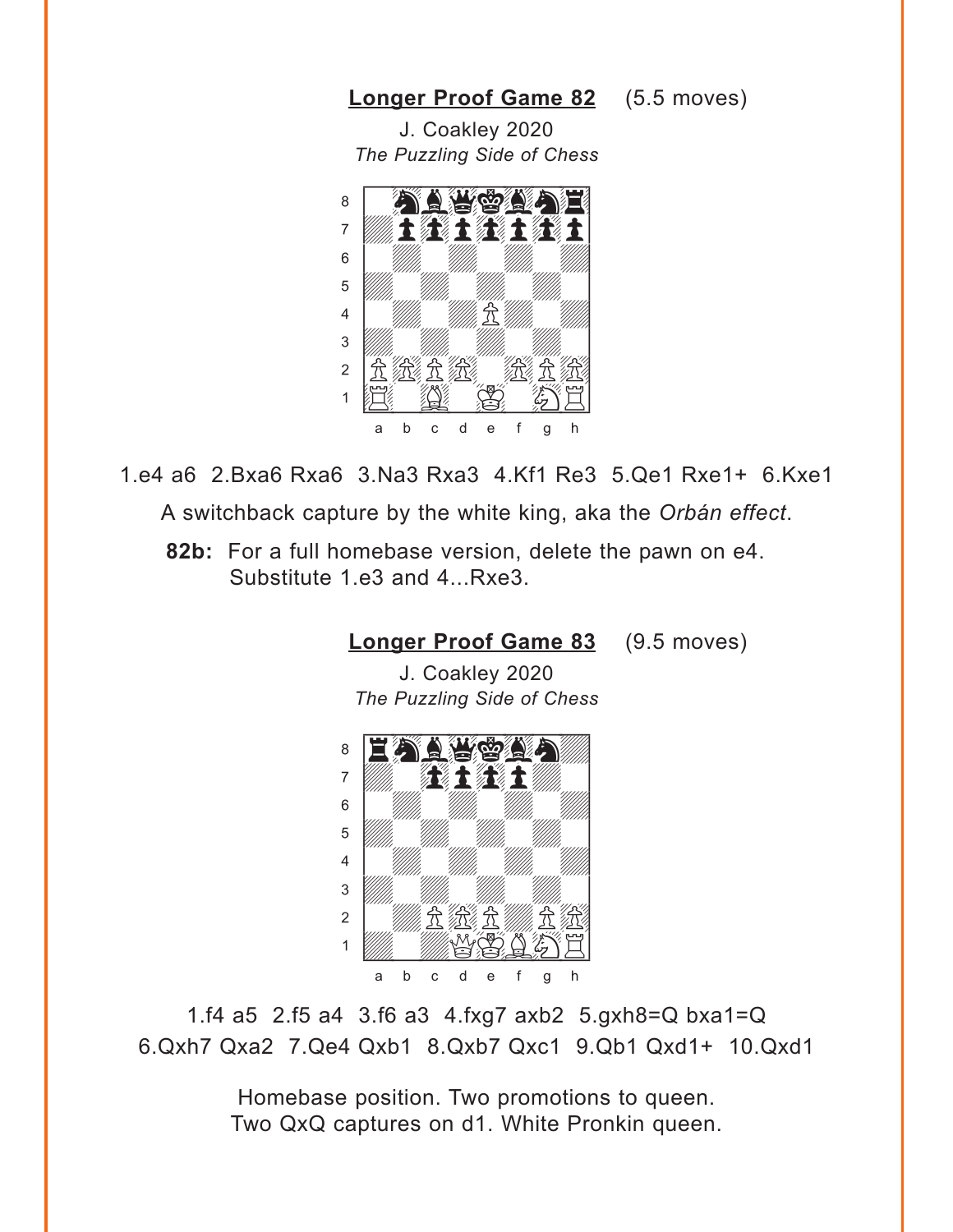<span id="page-8-0"></span>**[Rebus 63](#page-2-0)** Andrey Frolkin & Jeff Coakley 2020 *The Puzzling Side of Chess* "The Future"  $F =$ queen  $U = \text{rook}$  $T =$  pawn  $R =$  knight  $E =$ king  $H = b$ ishop caps = white last move: 1.Q>d2+ with the set of the set of the set of the set of the set of the set of the set of the set of the set of the set of the set of the set of the set of the set of the set of the set of the set of the set of the set of the set a **chunga a chunga a chunga a chunga a chunga a** àdwdwdwdw]  $6$   $\frac{1}{2}$  $\mathbf{E}$  and  $\mathbf{E}$  $4$  WERFAIM  $\frac{1}{2}$  which  $\frac{1}{2}$  $2$   $\mathbb{Z}$  NG 1 *Udwarddwrff William William Corporation Corporation Corporation Corporation Corporation Corporation Corporation* a b c d e f g h with the set of the set of the set of the set of the set of the set of the set of the set of the set of the set of the set of the set of the set of the set of the set of the set of the set of the set of the set of the set a **chunga a chunga a chunga a chunga a chunga a** àdwdwdwdw]  $\begin{picture}(180,10) \put(0,0){\line(1,0){10}} \put(10,0){\line(1,0){10}} \put(10,0){\line(1,0){10}} \put(10,0){\line(1,0){10}} \put(10,0){\line(1,0){10}} \put(10,0){\line(1,0){10}} \put(10,0){\line(1,0){10}} \put(10,0){\line(1,0){10}} \put(10,0){\line(1,0){10}} \put(10,0){\line(1,0){10}} \put(10,0){\line(1,0){10}} \put(10,0){\line($  $\mathbf{b}$   $\mathbf{b}$   $\mathbf{b}$   $\mathbf{c}$   $\mathbf{b}$   $\mathbf{c}$   $\mathbf{d}$   $\mathbf{b}$   $\mathbf{d}$   $\mathbf{d}$   $\mathbf{b}$   $\mathbf{d}$   $\mathbf{d}$   $\mathbf{d}$   $\mathbf{d}$   $\mathbf{b}$   $\mathbf{d}$   $\mathbf{d}$   $\mathbf{d}$   $\mathbf{d}$   $\mathbf{d}$   $\mathbf{d}$   $\mathbf{d}$   $\mathbf{d}$   $\mathbf{$ 4 **William United States of the United States of the United States of the United States of the United States** 3 William **River Hill Hills Hart River Hills And River Hills And River Additional Property** 2 *William Style R The William Style* 1 *Uddyn William William William Company William Company William Company* a b c d e f g h **RF t h E**  $(9 + 9)$ 

A conundrum of discombobulating conglomeration.

 $\mathcal{B} = (HUE)$  Letters with one uppercase, one lowercase.  $HU \neq \frac{M}{2}$  If H or  $U = \frac{M}{2}$  $\mathcal{Q} = \emptyset$ ? The assignment of queen to any letter results

in an illegal position with both kings in check.

**E =** K

 $F = \mathcal{Q}$  The assignment of queen to any other letter places both kings in check.

The king on d3 is in check by the queen on d2.

 $T = \hat{\mathbb{Z}}$   $T \neq \hat{\mathbb{Z}}$  Impossible double check (d2 d4).  $T \neq \hat{A}$  Both kings in check (d2 g4).  $T \neq \hat{\mathbb{Q}}$  Impossible double check (d2 f2). **caps = white** If caps = black Impossible double check (white pawn g4).  $R = \bigotimes R \neq \mathbb{Z}$  Both kings in check (d2 f4).  $R \neq \hat{A}$  Impossible double check (d2 e2).  $U = \vec{E}$   $U \neq \vec{A}$  Triple check (d2 c4 e4).  $H = \mathbf{Q}$ 

The last move **1.Q>d2+** may or may not have been a capture.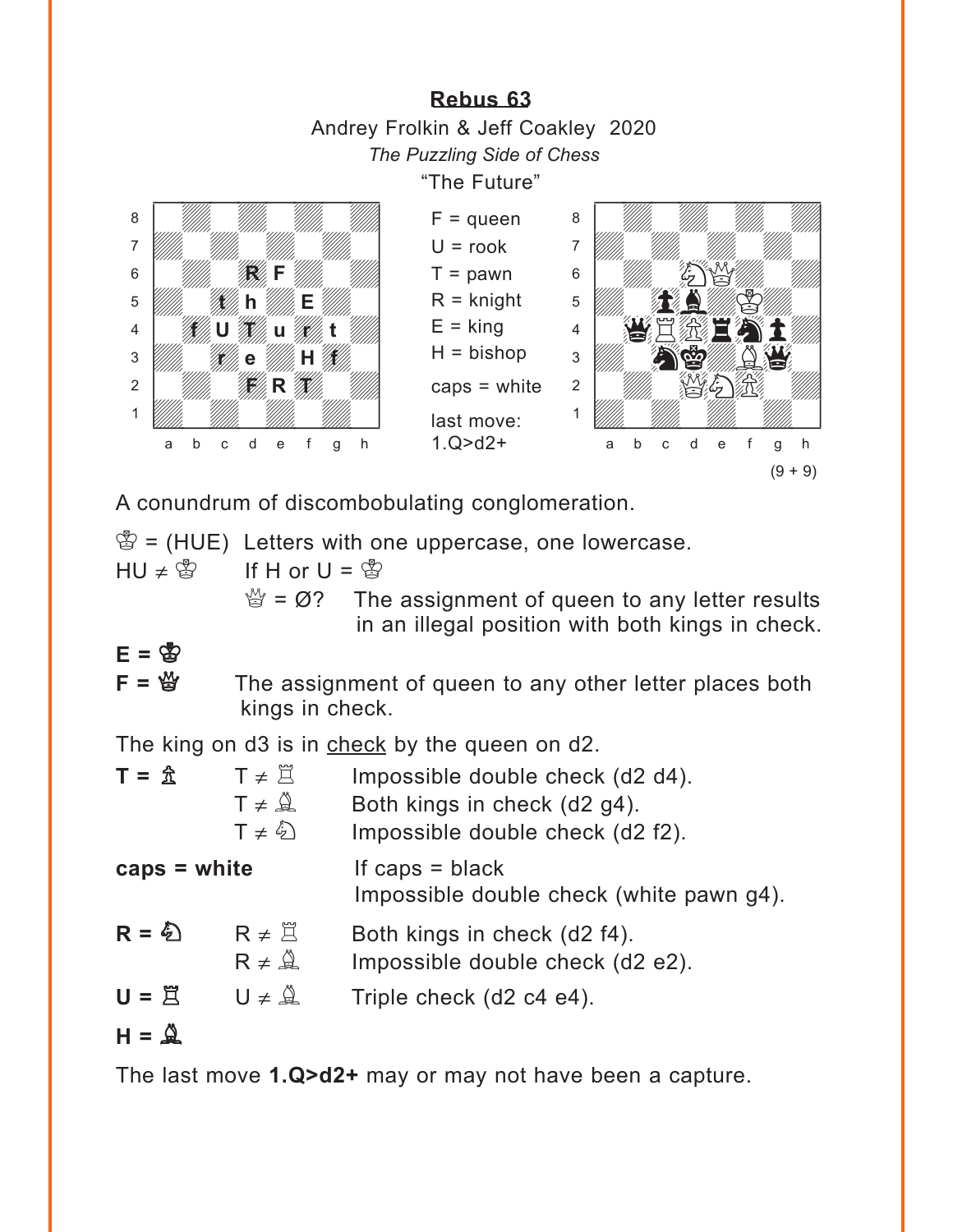**[Rebus 64](#page-3-0)** Andrey Frolkin & Jeff Coakley 2020 *The Puzzling Side of Chess*

"game time"

<span id="page-9-0"></span>

 $G =$  knight  $A =$  pawn  $M = \text{rook}$  $E =$ queen  $T = b$ ishop  $I =$ king caps = white last move:

1.Re4-g4+



Letter count: 8A, 2M, E, G, I, T

8a, 2m, e, g, i, t

There are 4 missing pieces, 2 for each side.

 $A = \hat{B}$  If  $A \neq \hat{B}$ 

There are 12 promoted A's, which is impossible. Twelve promotions would require 4 'pawn x pawn' captures. But at least two pawns are on the board, so the four missing pieces include two officers.

- caps = white The pawn formation with caps = black requires too many captures.
- $\mathcal{B} = (EGIT)$  Letters with one uppercase, one lowercase.
- $M \neq \mathbb{S}$  There are 4 M's. Promoted pieces are impossible with 16 pawns on the board.
- $M \neq \mathbb{Q}$  Both uppercase M's are on light squares.
- $M \neq \hat{\&}$  Captures by pawns on c3, e6, f3, h6 allowed the kings, queens, rooks, and bishops to escape from the 1st and 8th ranks. The first of these captures had to be the capture of a knight. So there cannot be 4 knights on the board.

## $M = \tilde{\Xi}$

 $EGIT = (\mathcal{B} \mathcal{B} \mathcal{A} \mathcal{A})$ 

These four letters all have one uppercase and one lowercase. Therefore each side is missing one bishop and one knight.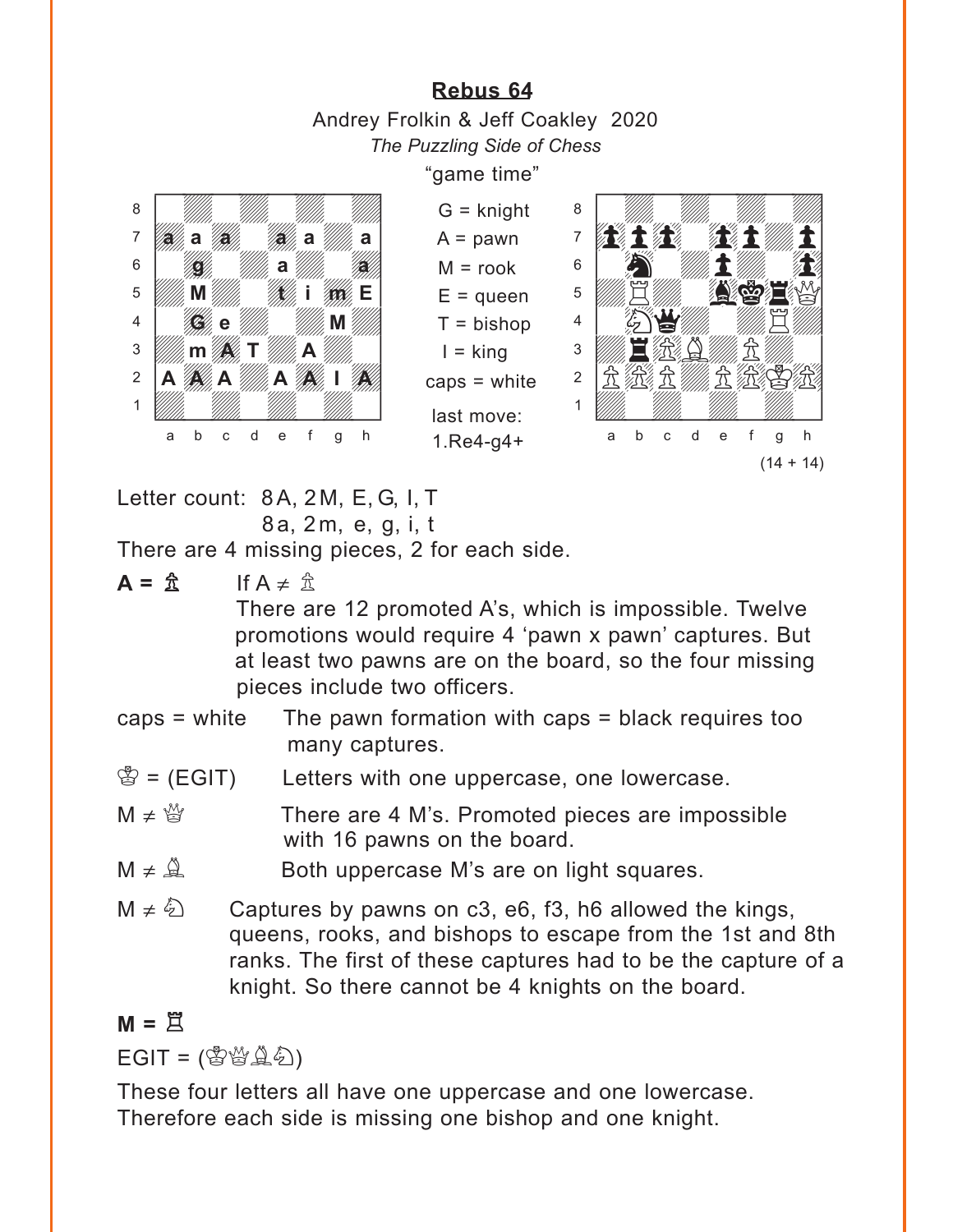Rebus 64 *continued*

## $T = 2$

T is the only letter with uppercase and lowercase on opposite colour squares. If the bishops on each side are on the same colour squares, the position is impossible because of a *time loop*!



If both sides have a dark-square bishop ( $G = \mathbb{A}$ ), then the two missing bishops were captured on the light squares e6 and f3. But neither capture could occur before or after the other because these are the captures which released the bishops. Each capture is an antecedent of the other. Inconceivable from a human perspective of time.

If both sides have a light-square bishop (E or  $I = \mathbb{A}$ ), then the missing bishops were captured on the dark squares c3 and h6. Another time loop with the same mind-bending contradiction. Two events cannot be the cause and effect of each other.

If the two bishops are on opposite colours  $(T = \mathbb{A})$ , the missing bishops (white dark, black light) were captured on h6 and f3 and the missing knights were captured on c3 and e6. In this case, the timeline of reality does not come into question. with the set of the set of the set of the set of the set of the set of the set of the set of the set of the set of the set of the set of the set of the set of the set of the set of the set of the set of the set of the set

 $I = \mathbb{S}$  G  $\neq \mathbb{S}$  Both kings in check. (Rb3 Rb5)  $E \neq \mathcal{E}$  Both kings in check. (Bd3, Rg5)

The black king (f5) is in check by Bd3. The check could only happen by the discovery **-1.Re4-g4+**. The move was not a capture because the 4 missing pieces were taken by pawns.

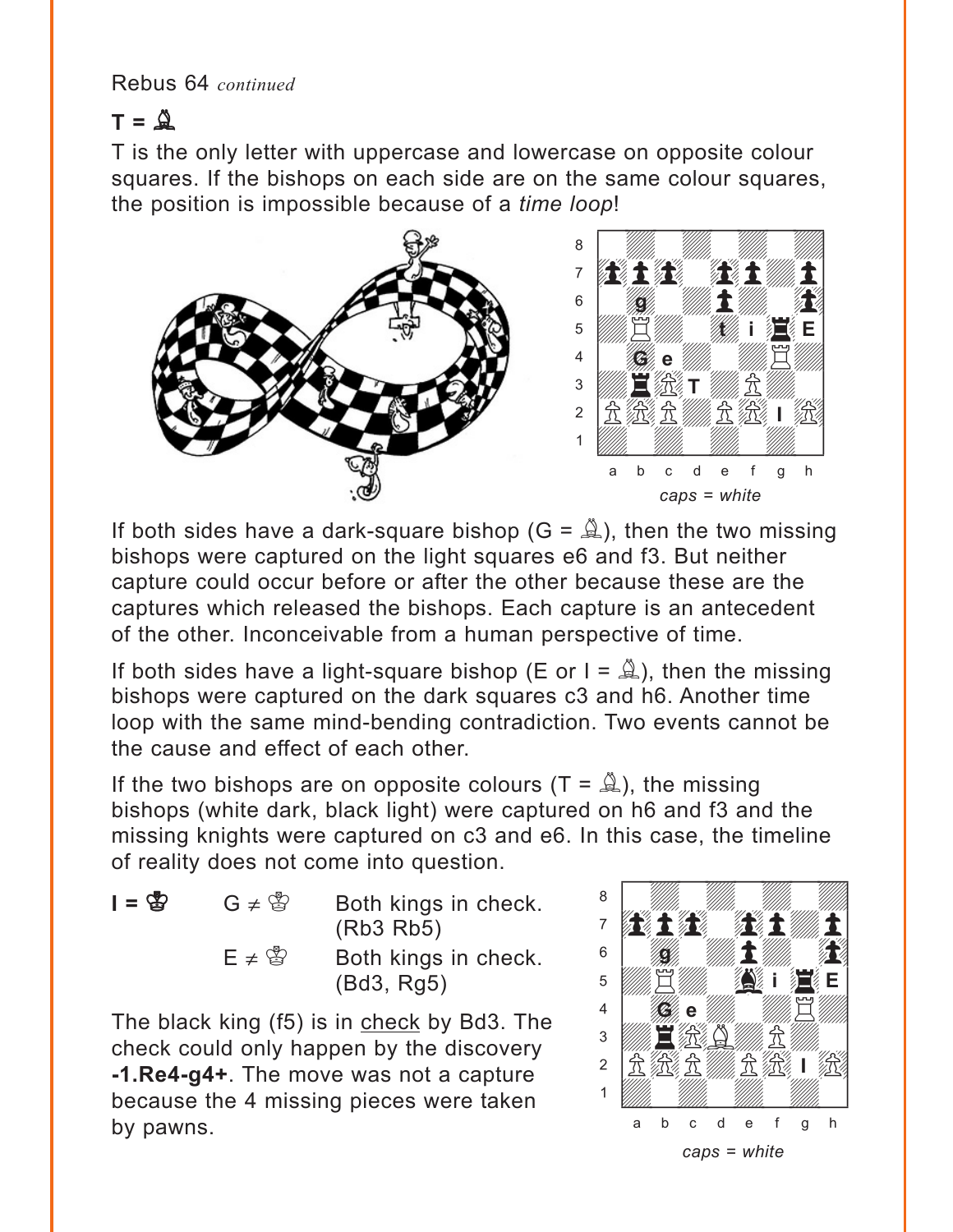#### Rebus 64 *continued*

Before -1.Re4-g4+ (diagram), White was in check by the rook on g5. A capture on g5 was impossible, so Black's previous move had to be a discovered check. It was not -1...Kg4-f5+? because the king would be in an impossible double check on g4 (Re4 Pf3). Black's move had to be **-1...Bg3-e5+**.

Before that move, the black king was in check by the rook on b5. Once again, the check could only happen with a discovery. There is one option.

## $G = \hat{\phi}$

White's previous move: **-2.Nd5-b4+**

### **E =** Q

From the diagram at right, the forward play was 1.Nd5-b4+ Bg3-e5+ 2.Re4-g4+. Three disco checks in a row.

#### *Time Loops*

Recognising the time loops involving same-colour bishops is a necessary step in determining the position. The argument given here reaches that deduction directly by establishing that the four missing pieces are knights and bishops. But other approaches to solving this rebus would encounter additional time loops. For example, suppose we considered a scenario where  $M = \hat{\mathbb{Z}}$ . In that case, the missing pieces captured by pawns are rooks and bishops. However, no rook or bishop could escape until after an escaped rook or bishop was captured. That time loop eliminates the possibility of  $M = \&$ .





with the set of the set of the set of the set of the set of the set of the set of the set of the set of the set of the set of the set of the set of the set of the set of the set of the set of the set of the set of the set

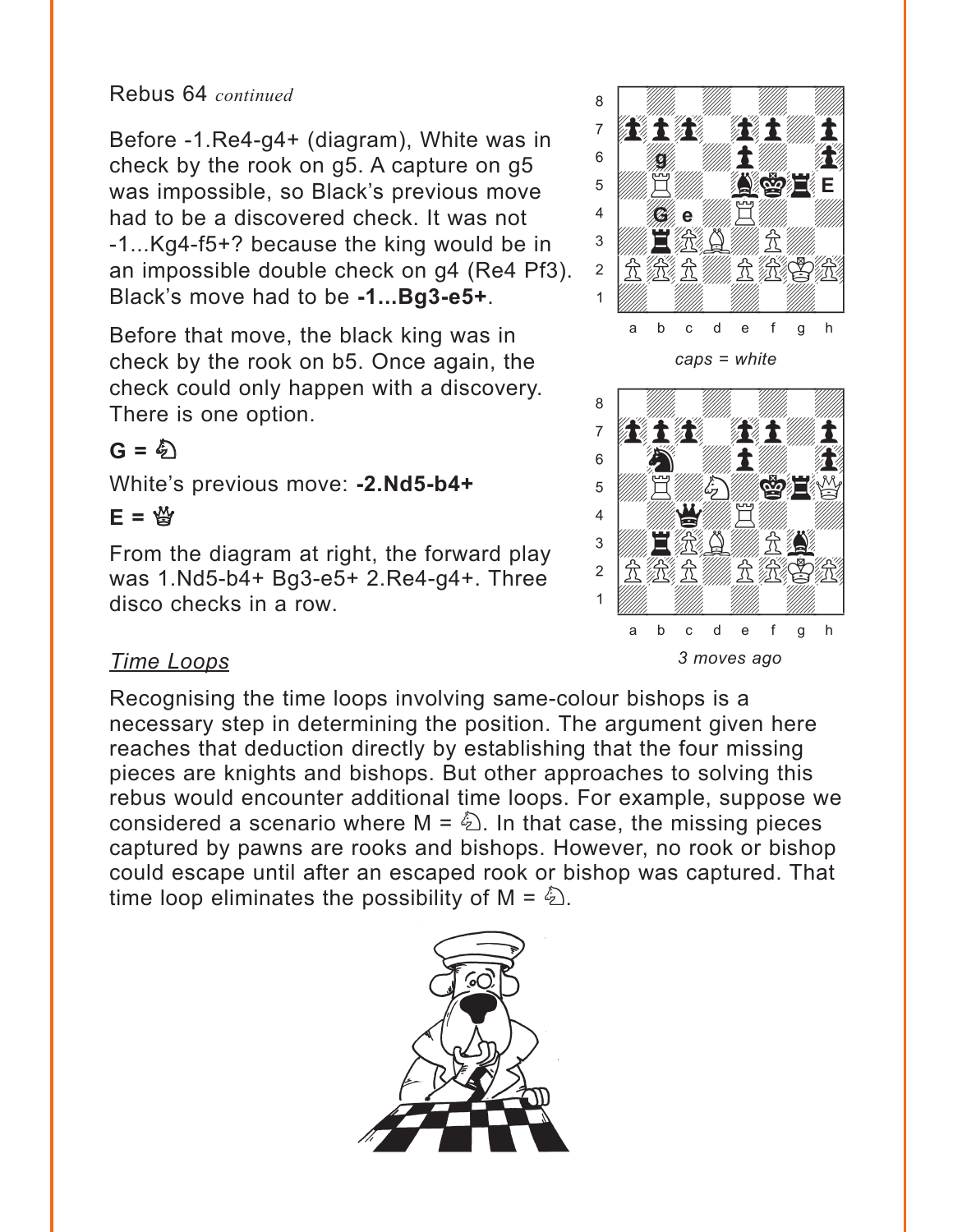### **[Retro 51](#page-4-0)**

<span id="page-12-0"></span>J. Coakley 2010 *Winning Chess Puzzles For Kids Volume 2*



Black is in check by the rook on f1.

The last move was not -1.f2xe3+ because there was no black piece to capture on e3. Besides the king, only 3 black pieces could have escaped from behind the black row of pawns  $(2N + Q)$ . These were captured earlier by white pawns on b3, c3, and either h3 or h4.

The last move was not -1.Rf1+ because there is not a legal previous move for Black. The black king could not move from e4, f4, or g4 on the previous turn because he would be in an impossible double check on those squares. A black piece did not move to f1 followed by the capture -1.Rxf1+ because all the black pieces that escaped from behind the pawns were already taken.

So the last move had to be **-1.O-O+**.

With the white king on e1 and rook on h1, the previous move by Black was not a king move from e4, f4, or g4 because he would be in an impossible double check on those squares. The black move had to be **-1...Kg2-f3**. This move was not a capture. White is missing 2 pieces: queen and dark-square bishop. The black king would be an impossible double check on g2 with a white queen on f3.

On g2, the king was in check by the bishop at h3, so the previous white move was **-2.Bg4-h3+**.

The preceding play could be -2...Kh3-g2 -3.Bf3-g4+ Kg4-h3 -4.Be4-f3++.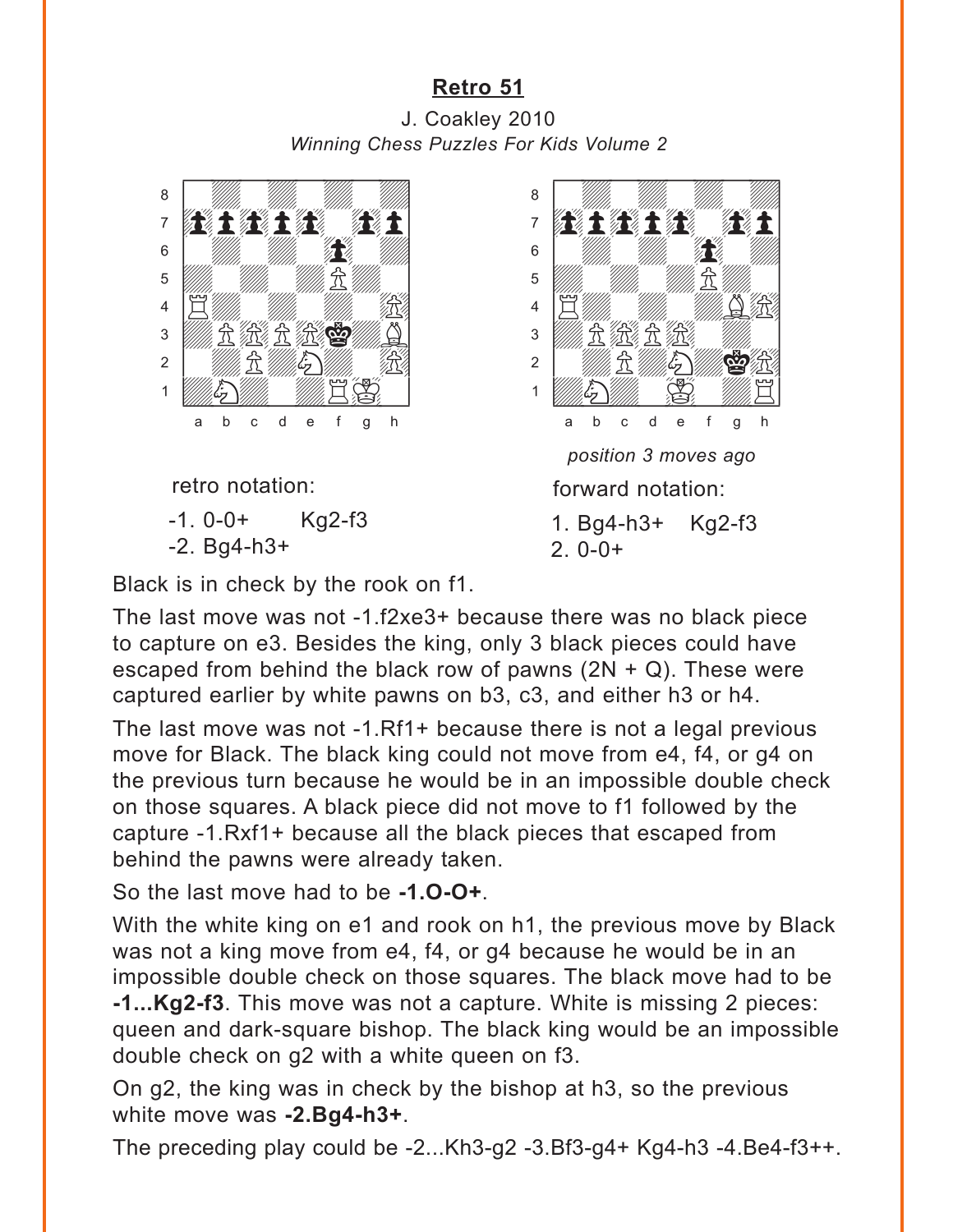<span id="page-13-0"></span>**[Retro 52](#page-5-0)** Andrei Kornilov & Andrey Frolkin 1981 *Die Schwalbe 68*



retro notation:

-1.f7-f8=Q# Kd7-e7 -2.e7-e8=B+ Kc6-d7 -3.d7-d8=N+ Bd8-c7 -4.c7-c8=R+ Rc8-b8



5. f8-f8=Q#

Allumwandlung: promotions to queen, rook, bishop, and knight. Achieved here in four consecutive white moves!

#### *Analysis*

Black is in check by the queen on f8. The last move was obviously **-1.f7-f8=Q#**.

Black's previous move was not -1...Kf8-e7? because on f8 he would be in an impossible check by the pawn on g7.

Black has 8 pawns. The pawn formation, which includes h6 and h7, required the capture of all 7 missing white pieces. The pawn on c5 came from a7, so Black's last move was not -1...c6-c5?

Therefore the last move was the non-capture **-1...Kd7-e7**.

On d7, the king is in check by the bishop at e8. White's preceding move was **-2.e7-e8=B+** preceded by Black's **-2...Kc6-d7**. (It was not -2...Ke8-d7? because the king would be in an impossible check on e8 by the pawn on f7.)

The rest is easy. **-3.d7-d8=N+ Bd8-c7 -4.c7-c8=R+ Rc8-b8**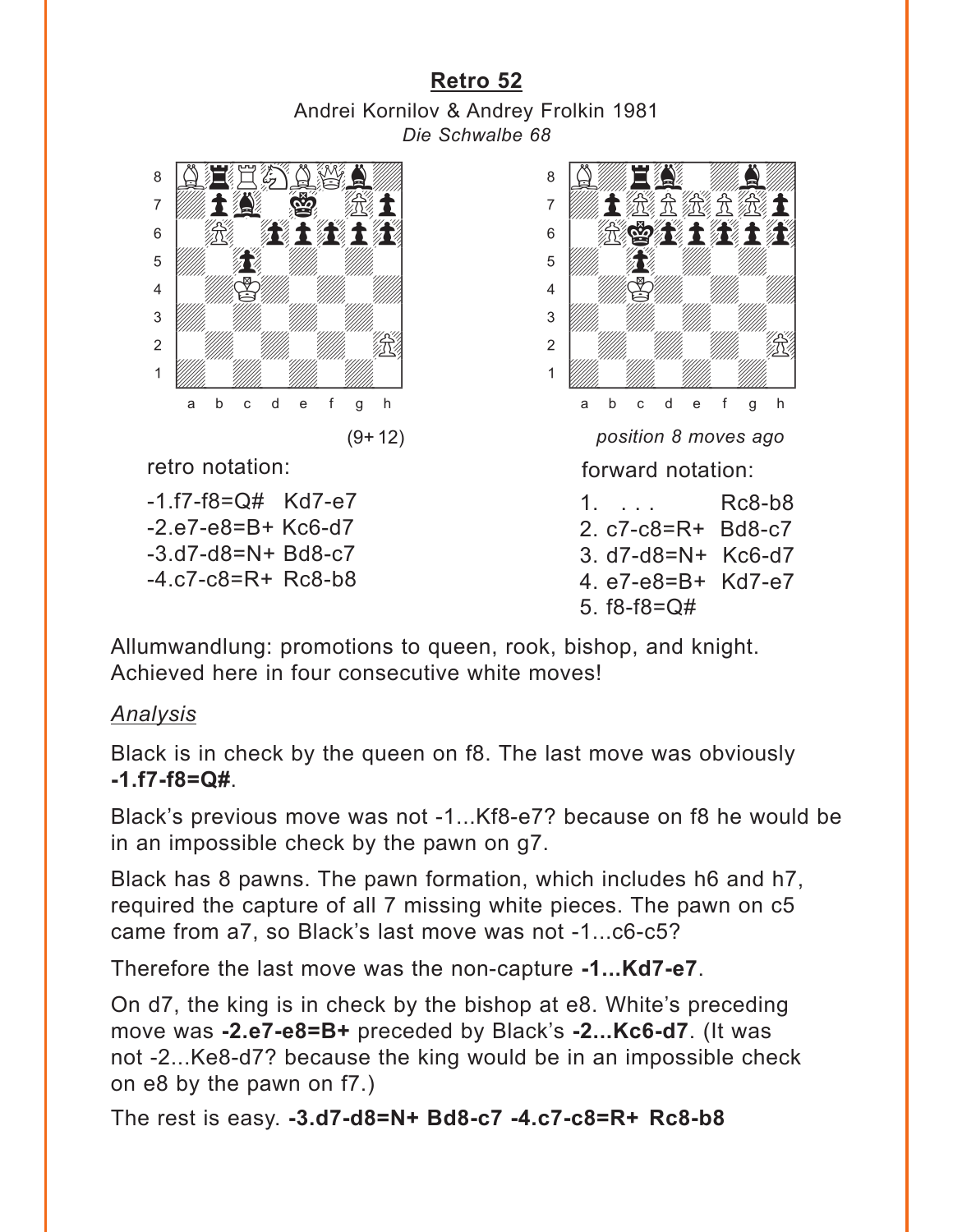## **[Retro 53](#page-5-0)**

<span id="page-14-0"></span>Andrey Frolkin 2020 *The Puzzling Side of Chess dedicated to Jeff Coakley*



retro notation:

 $-1.97xNb8=Q+ a2xRb1=R$  $-2. d7 - d8 = N$   $c2 - c1 = B$ -3.d6-d7 d7xPe6 -4.e5-e6 Re6-f6



forward notation:

| 1.                      | Re6-f6    |
|-------------------------|-----------|
| $2. e5-e6$              | d7xe6     |
| $3. d6-d7$              | $c2-c1=B$ |
| 4. $d7-d8=N$ $a2xRb1=R$ |           |
| 5. $q7xNb8=Q+$          |           |

Allumwandlung in four consecutive single moves!

#### *Analysis*

White has 5 pawns and 2 promoted pieces (QN). The three missing white pieces are 2 rooks and a pawn.

Black has 6 pawns and 2 promoted pieces (RB). Both black pawns from the ab-files promoted. The bishop promotion had to occur on the dark square c1 because a bishop could not escape from a1. This required the black b-pawn to make a capture on c2 to promote on c1. Another capture was made by the black pawn on e6. That leaves only one missing white piece unaccounted for. Therefore the black pawns on g6 and h6 did not make a cross-capture and they stand on their original files.

The 3 missing black pieces are 2 knights and a light-square bishop.

Black is in check by the queen on h8, a dark square. The last move could only be **-1.g7xNh8=Q+**. In the position before this move, there are white doubled pawns on the g-file. Earlier in the game, the forward white g-pawn captured the second black knight on the dark square g7.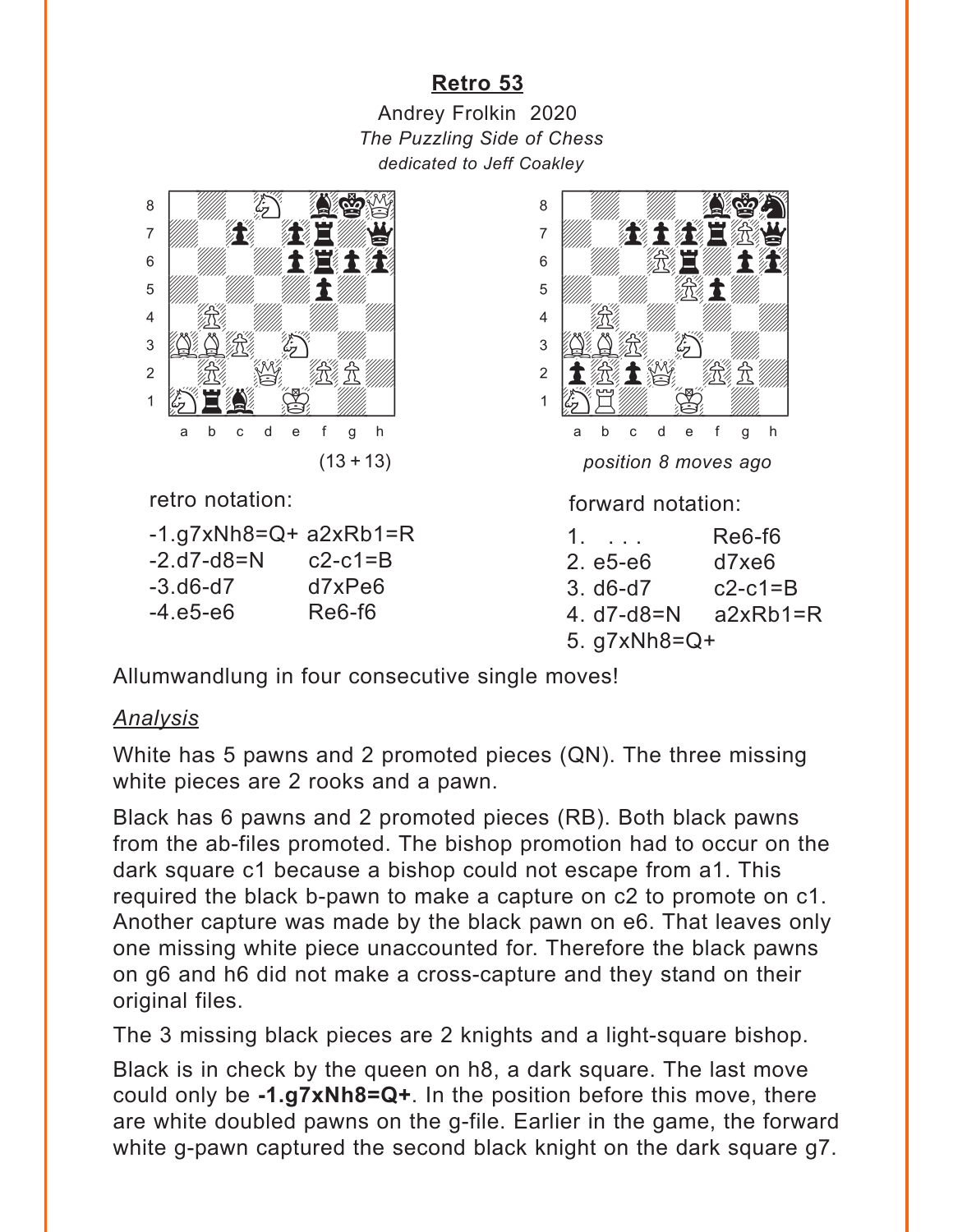The other missing black piece, a light-square bishop, was necessarily captured on b3 by the white a-pawn (a2xBb3). This accounts for all missing black pieces.

The capture on b3 has several other retro-consequences. In order for the black b-pawn to promote, it had to capture on c2 before White played a2xBb3. Later, the black a-pawn had to advance to a2 and the white bishop come to a3 before White played b3-b4.

Black's move before -1.g7xNh8=Q+ was not -1...d7xe6? because then, with a black pawn on d7, it would be impossible for White to have promoted their d-pawn or e-pawn.

It was also not -1...c2-c1=B? because the white king would be in check by the rook on b1 before that move.

So Black's last move was **-1...a2xRb1=R**. The piece captured on b1 had to be a rook because the missing white e-pawn could not promote without making a capture.



Thus, the white e-pawn was the piece captured on e6 (...d7xe6) and the white rooks were captured on b1 and c2. This accounts for all of the missing pieces. with the sum of the sum of the sum of the sum of the sum of the sum of the sum of the sum of the sum of the sum of the sum of the sum of the sum of the sum of the sum of the sum of the sum of the sum of the sum of the sum

To avoid retrostalemate, the cage formed by the black kingside pawns must be released before Black's retractions are exhausted. For example, after -2.Ke2-e1? c2-c1=B -3.Kf3-e2, Black has no move on the previous turn. -2.Qe2-d2? Bd2-c1 also fails because the bishop would be checking the king from d2.

The release of the cage is only possible by means of ...d7xe6, freeing the rook on f6. But before that uncapture, the white d-pawn must unpromote and retract to d6.



Therefore the preceding moves were **-2.d7-d8=N c2-c1=B -3.d6-d7 d7xPe6 -4.e5-e6 Rf6-e6**.

*I'm honoured that Andrey chose* The Puzzling Side of Chess *for the premiere showing of this phenomenal composition. And very grateful for our friendship and collaborations during the past five years.*